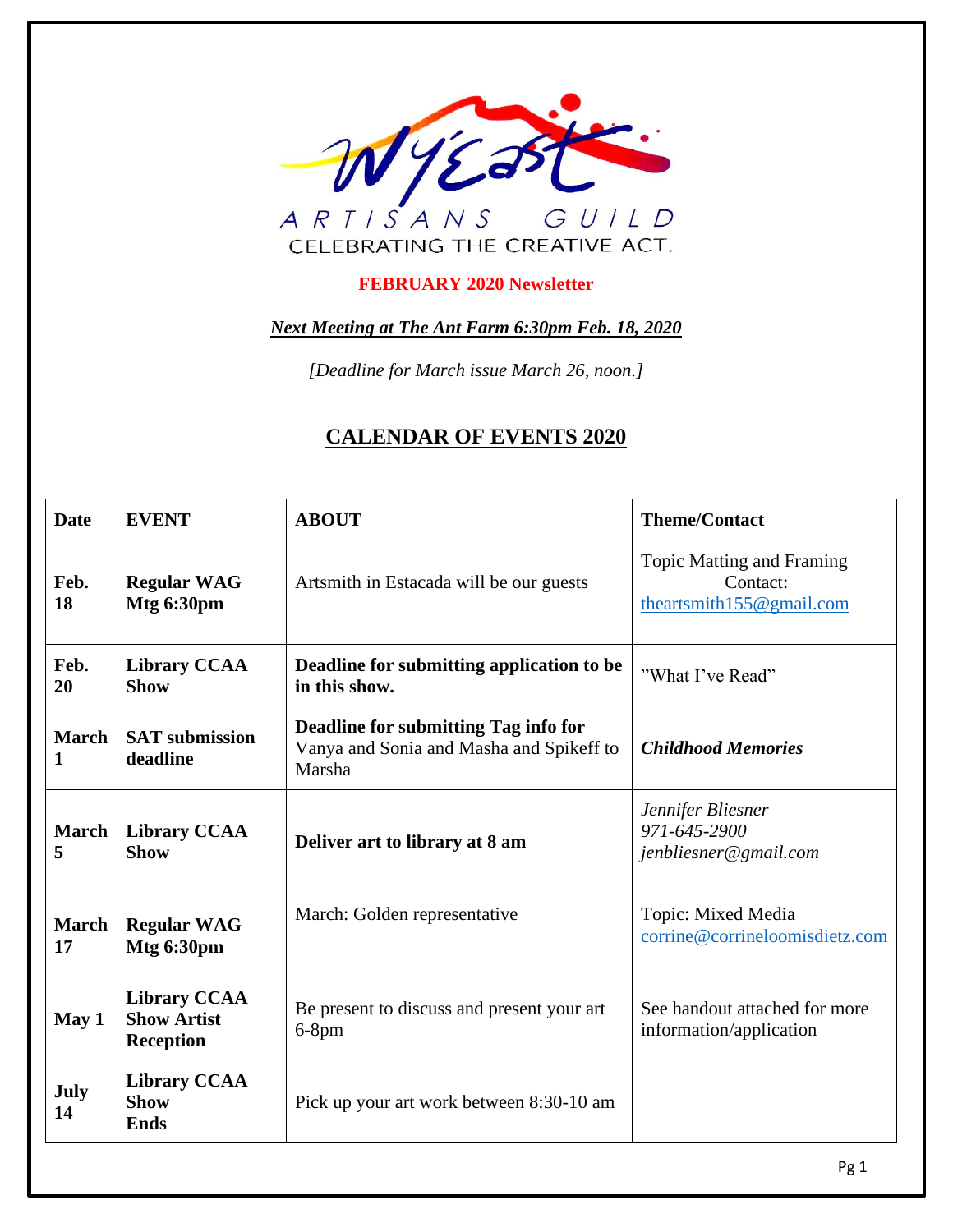# **LAST MEETING**



Jan. 21 Guest Speaker was artist Greg Lewis giving us information on using colored pencils. He brought video to show techniques and scrap paper and pencils for members to experiment with what they were learning.

## **MEMBER NEWS**

*We have several new members. Please welcome* Susan Conrad Watercolor & acrylic canvas; Linda Zirkle Watercolor; Trish Carroll Watercolor; Carolanne Platt Ceramics, watercolor, charcoal; Frances and Kerry Waddell Pen, ink, watercolor & Etch-A-Sketch art; Susan Lane Up-cycling Textiles

*Secretary Notes: -* Show and tell - Becky gave us a preview concept of a Sandy Public Art project and invited us to the public meetings in February. Helen showed her recent painting of Mt Hood and asked for critique. Melody asked for suggestions to repair an overly enthusiastic cut out. Jennifer reported on the Clackamas County Art Alliance CCAA Sandy Library show, "What I've Read" deadline is February 20th for your submissions, the show displays March 5th, 8 am with the reception May 1 from 6 pm-8 pm. See her for requirements and information needed to display your work. Program - January 17th meeting brought Greg Lewis back to demo pencil drawings. Starting with the basics and a color wheel, he lead us through the seven ways to blend colors and the qualities (14) of your work and what judges are looking for in your piece. His recommendations are to keep pencils sharp; lay down dark colors first, keep you reference close, contrast details in the foreground and crop for effect. **Meeting attendance 14, adjourned at 8:15 pm. Respectfully submitted**

*Kim Nelson, Secretary*

# **SAT 2020 Season**

| <b>Reception</b><br>Date | <b>Play</b>                            | About                                                                                                                                                                                            | <b>Art Show Theme</b>               |
|--------------------------|----------------------------------------|--------------------------------------------------------------------------------------------------------------------------------------------------------------------------------------------------|-------------------------------------|
| Feb 2                    | Making God Laugh                       | Pick up artwork at 5:30 pm                                                                                                                                                                       |                                     |
| March 12                 | Vanya and Sonia and<br>Masha and Spike | People, places and things that take us back in<br>time. Art may be as bright and bold as the<br>primary colors, or soft and fuzzy as a distant<br>memory.                                        | <b>Childhood</b><br><b>Memories</b> |
| April 23                 | All in the Timing                      | taking a look from a different perspective-seeing<br>the other side, a landscape from a viewpoint, or<br><b>Point of View</b><br>perspective on life and meaning, and romantic<br>relationships. |                                     |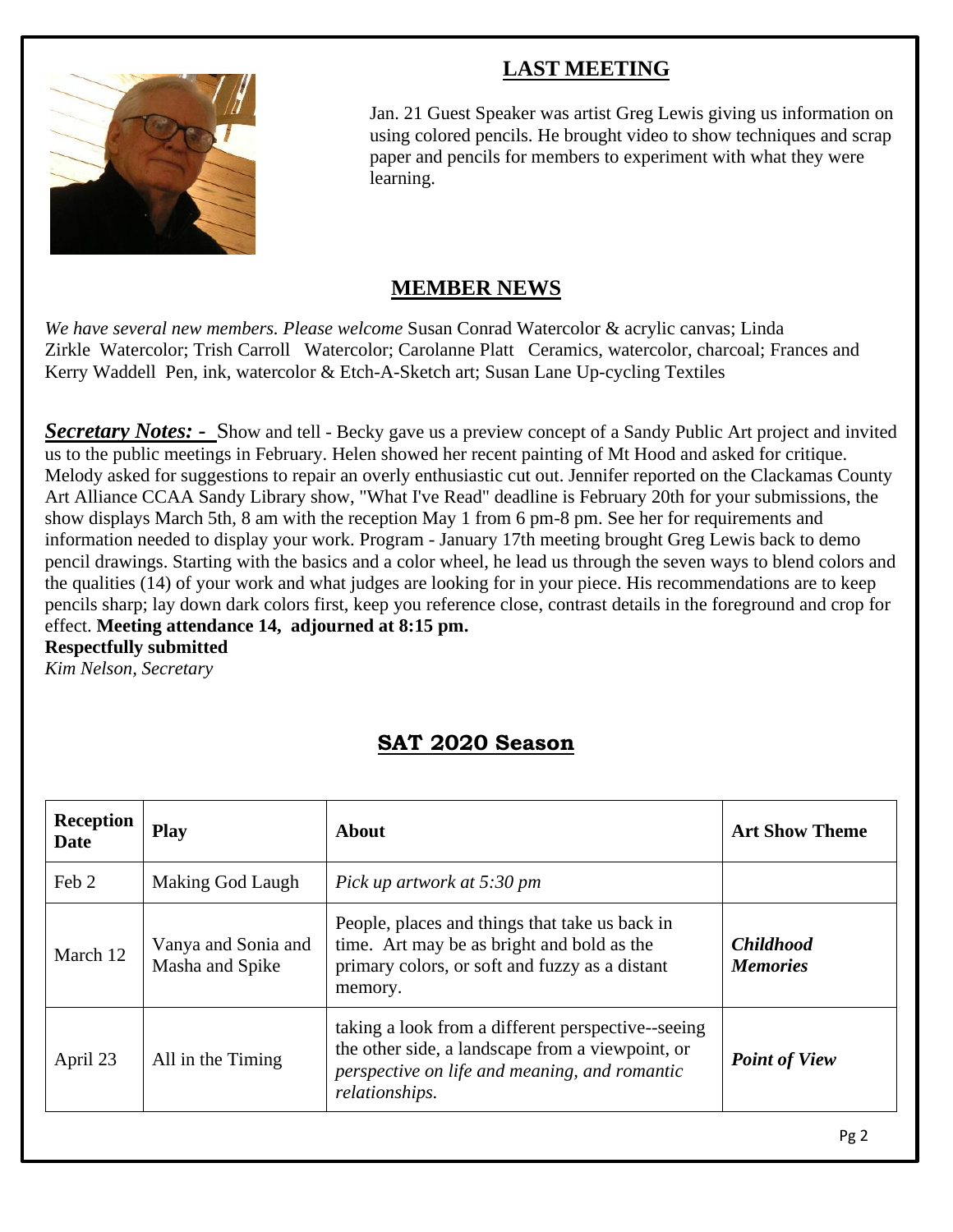## **Wy'East Artisans Guild Officers, Board, and Committee Heads**

*Contact information available in your Guild roster. Email Rod Stroh, [rstroh2@frontier.com,](mailto:rstroh2@frontier.com) if you can't find yours*

#### *Officers*

**President:** Marcia Morrow **Vice President:** *position open* **Secretary:** Jennifer Bliesner **Treasurer**: Loisann Young *Board* **Board Members**: Kim Nelson, Loisann Young, Marcia Morrow, Earlean Marsh, Cheryl Hooley *Committees* **Meeting Programs:** Jennifer Bliesner **Hospitality:** Becky Hawley **Website & Social Media:** Debi Vann **Communications:** Becky Hawley **Art Education & Kids Outreach:** Jennifer Bliesner **Newsletter:** *Lea Topliff* **Membership (Roster):** Rod Stroh **Library Theme Show:** Jennifer Bliesner **Sandy Actor's Theatre Shows:** Marcia Morrow **Committee Members:** Earlean Marsh, Rod Stroh **Other Shows: Jennifer Bliesner** 

*Wy'East Artisans Guild meets the 3rd Tuesday of each month, Sept-May*

## **Wy'East Artisans Guild P.O. Box 682, Sandy, OR 97055 [wyeastartisansguild@gmail.com](mailto:wyeastartisansguild@gmail.com)**

## **Art Events and Resources**

**<https://mthoodartonline.com/>**

**Sandy Actors Theatre <https://sandyactorstheatre.org/index.html>**

**Oregon Society of Artists** <https://www.oregonsocietyofartists.com/>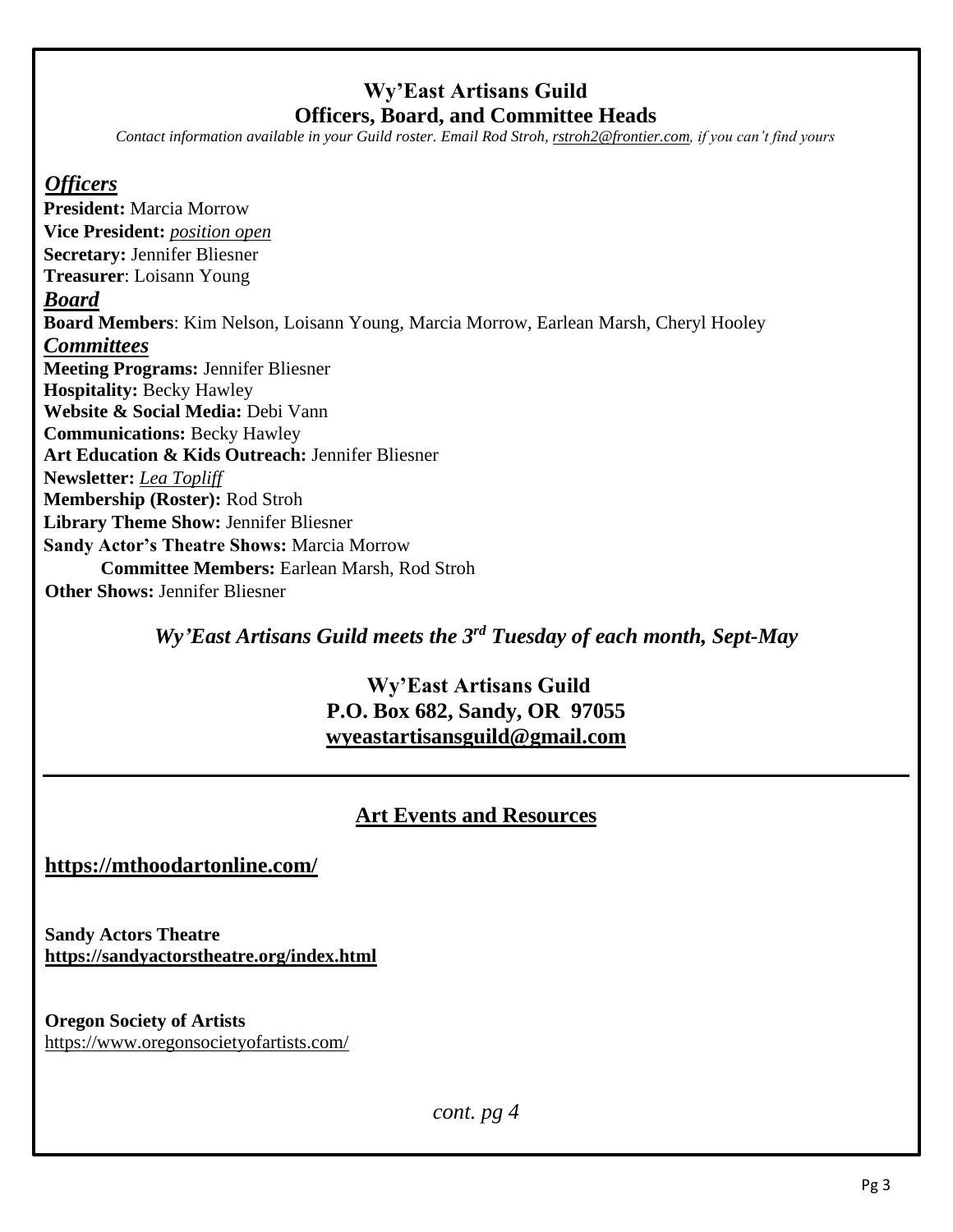### **Art Events and Resources**



**[www.clackamasartalliance.org](http://www.clackamasartalliance.org/)**

**Strathmore Artist Papers** <https://www.strathmoreartist.com/>

**American Easel** <http://americaneasel.com/>

**Artsmith in Estacada** http:/[/theartsmith155@gmail.com/](mailto:theartsmith155@gmail.com)

**M. Graham Paints** <https://mgraham.com/>

#### **Sandy Public Library Art Supply Swap Sunday, February 23, 1 – 2:30 pm**

**Sandy Public Library Community Room -** Anyone who crafts will end up with things they no longer need. Trade them for things you do need!

**Sandy Public Library presents Adult Paint Night Saturday, February 8, 6:30 pm**

**Sandy Library Community Room -** Local artist, Melissa Lawrence, will lead you, step by step from bare canvas to a finished painting. This event is limited to 20 participants. Registration required. For registration information or questions, contact Rebecca Robinowitz at 503-668-5537 or email [rrobinowitz@ci.sandy.or.us.](mailto:sjenkins@ci.sandy.or.us)



https://mthoodartonline.com/